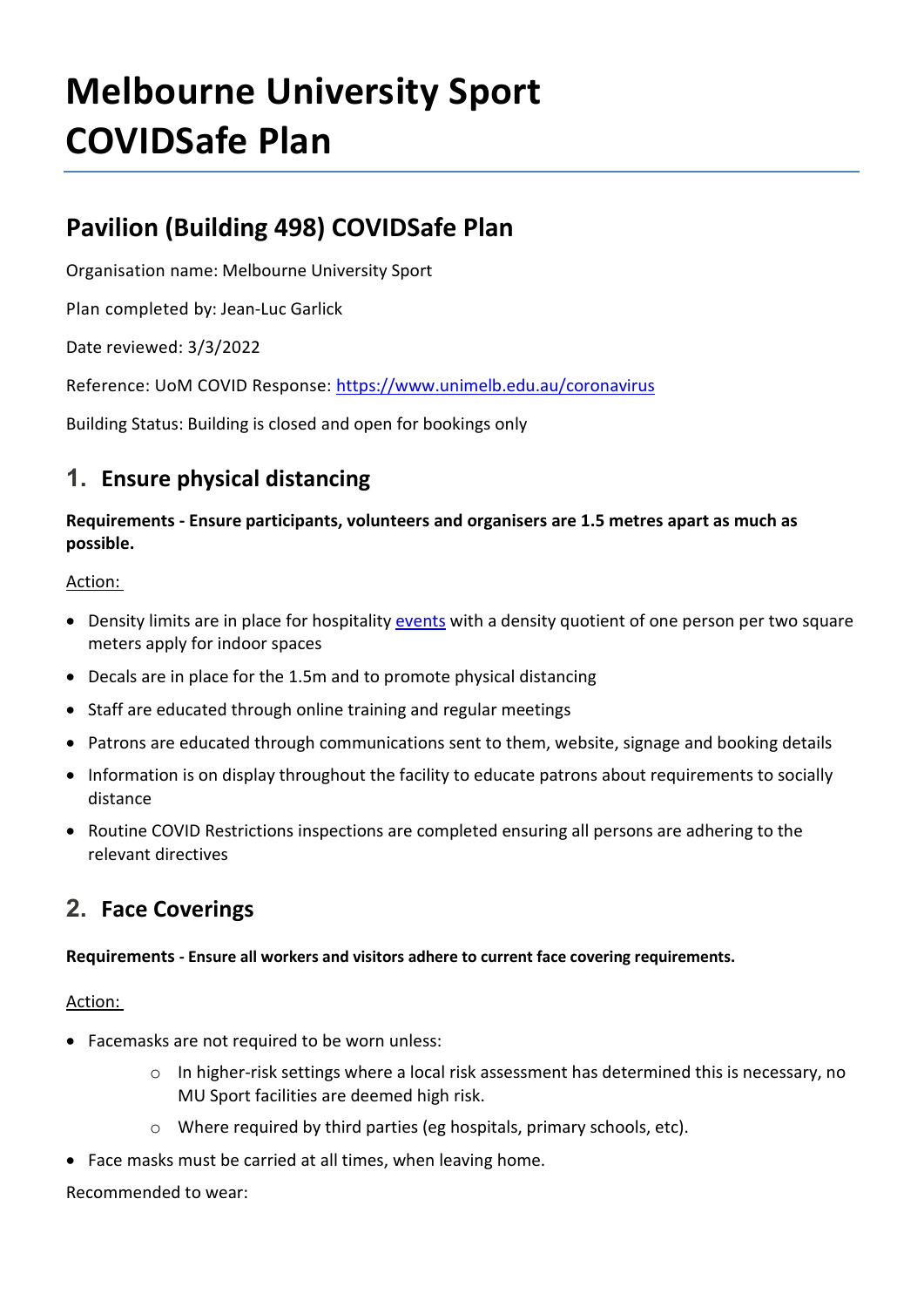- For frontline staff
- Where people cannot physically distance.

## **3. Practise goodhygiene**

## **Requirements - Frequently and regularly clean and disinfect shared spaces, including high-touch communal items such as doorknobs and telephones.**

## Action:

- Hand sanitising stations have been set up in entries/exits as well as corridors, and other high traffic spaces to ensure staff and patrons have access to sanitiser. Some hand sanitiser units are touchless while others are pump packs
- Hand soap, water and paper towels are available in kitchens and bathrooms
- Cleaning to occur after each booked event
- Enhancing airflow by opening windows and doors
- Optimising fresh air flow in air conditioning systems
- A review of the building ventilation has been undertaken and the area was not deemed high risk

## **4. Keeprecordsandact quicklyif participants, volunteersor organisers becomeunwell**

**Requirements - You must support participants, volunteers and organisers to get tested and stay home even if they only have mild symptoms.**

## Action:

- Participants are required to scan QR code with full vaccination status located at entry to confirm their attendance
- A COVID Check-In Marshall will check each person over the age of 18 entering the building for QR code check in and vaccination confirmation
- Posters/Signage advising staff if unwell don't come in
- Staff have been notified to contact their supervisor and the University Public Health Network if they test positive to COVID
- The University has established a Case Management Team to notify and identify what needs to occur once a positive case is identified including close contacts: <https://www.unimelb.edu.au/coronavirus/testing-and-notification>
- The process for the response to a confirmed case is located here: <https://au.promapp.com/unimelb/Process/74bcf707-22af-4fab-83ab-53e8e2e665c3>
- Information will be obtained through a number of sources including:
	- o Staff member identified as positive and their list of contacts
	- o Gallagher system with swipe card
	- o Gladstone Booking system and relevant bookings forms